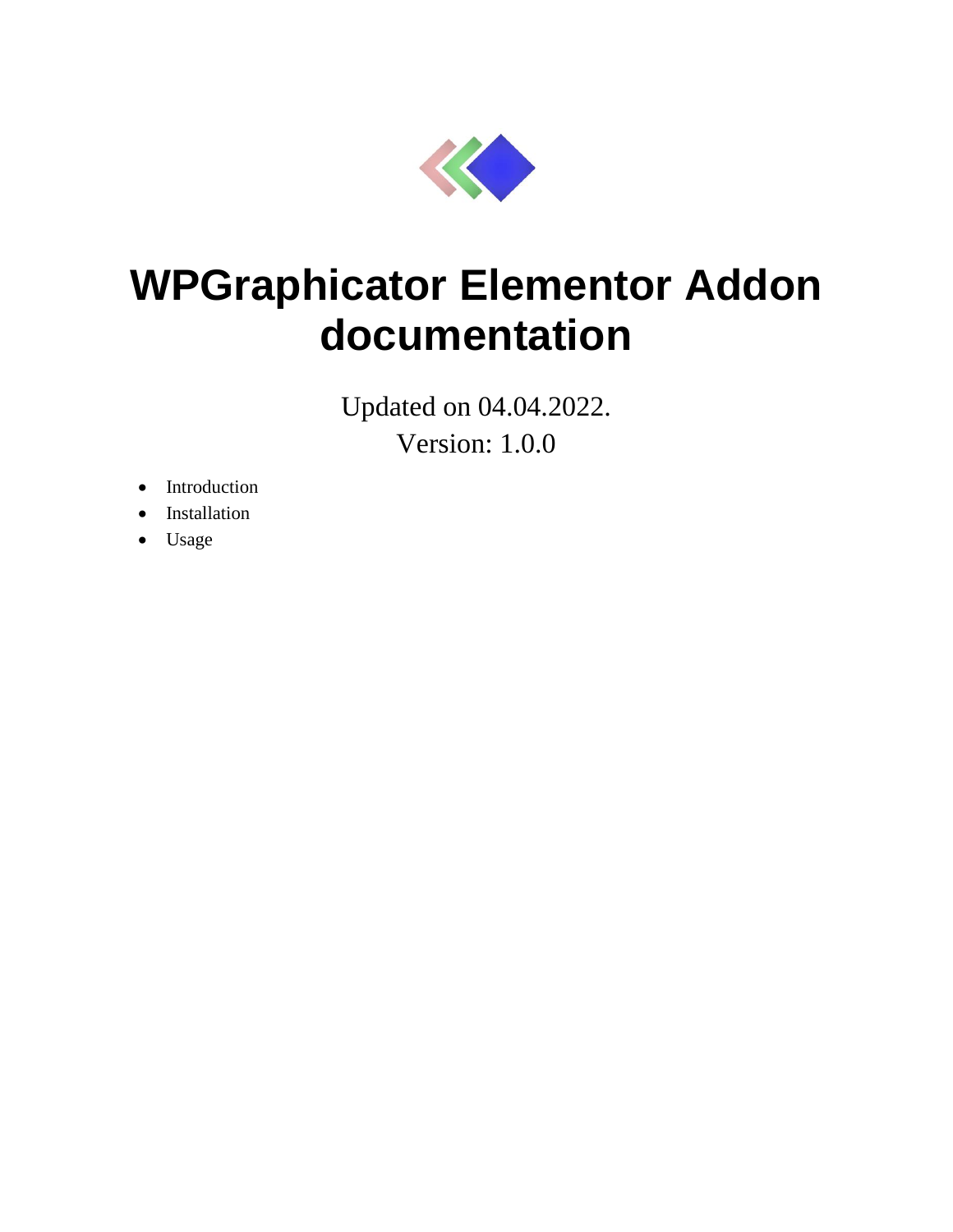## **Introduction**

*Please note that this plugin is an addon for WPGraphicator - [SVG Animation Maker for](https://codecanyon.net/item/wpgraphicator-svg-animation-maker-for-wordpress/31873754)  [WordPress.](https://codecanyon.net/item/wpgraphicator-svg-animation-maker-for-wordpress/31873754) This requires both WPGraphicator, and Elementor to be installed in order to work!*

This addon allows you to add SVG animations - created with WPGraphicator - to your pages built with Elementor, and edit some display settings through Elementor editor.

This plugin includes two Elementor widgets:

- 1. Simple **WPGraphicator** widget for animated icons, banners, or logos.
- 2. **WPGraphicator Cover** widget, that lets you add content over the animation to create eye-catching hero sections.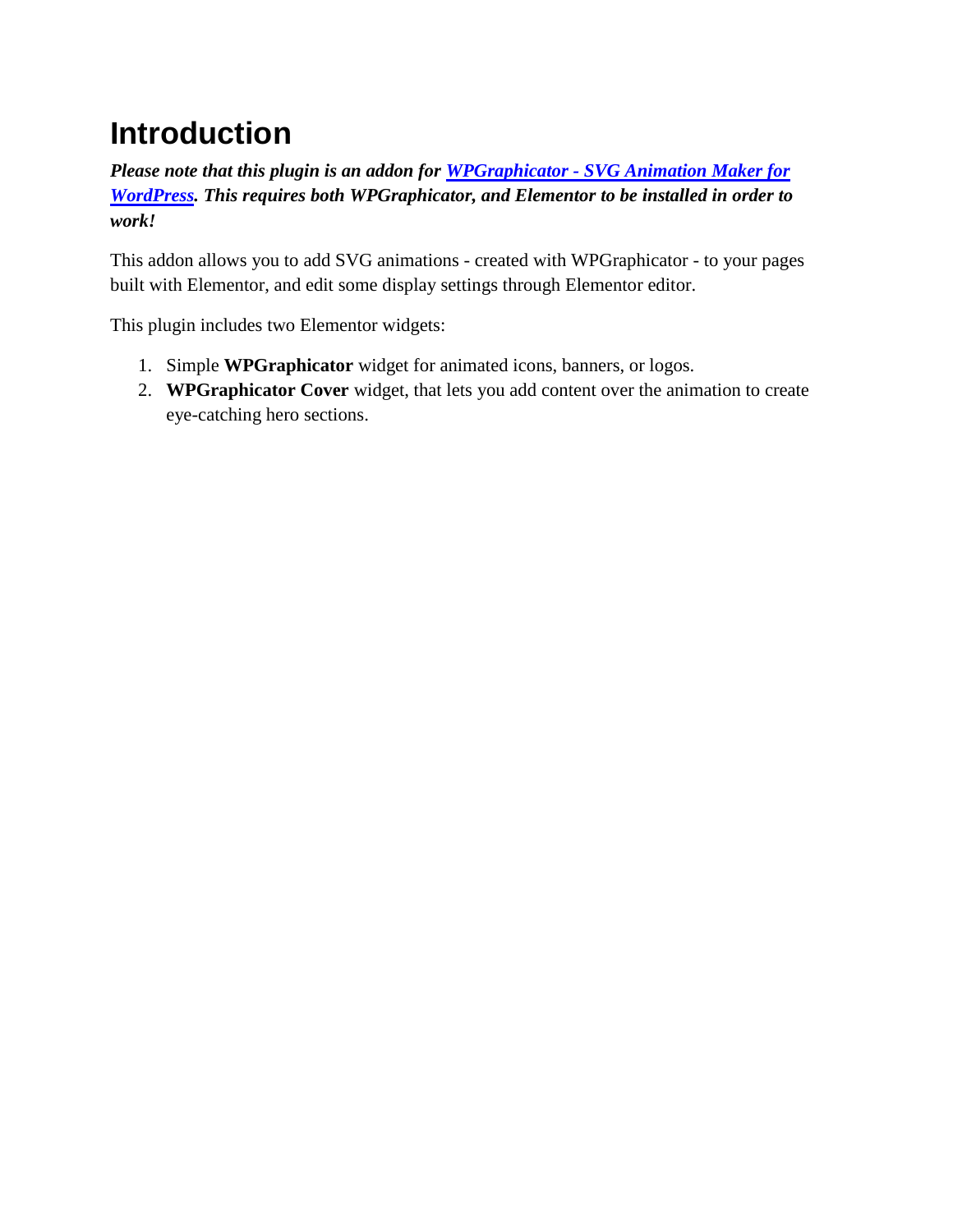### **Installation**

1. Navigate to the 'Plugins' item on the left sidebar, and select the 'Add New' option.



2. Click on the "Upload Plugin" button at the top of the page, next to the "Add Plugins" title. Look for the "wpgraphicator-elementor-addon.zip" from your computer, and then click on the "Install Now" button.

|          |         | Add Plugins   Upload Plugin |
|----------|---------|-----------------------------|
| Featured | Popular | Recommended                 |

3. After the .zip file has uploaded successfully you will be redirected to a new page. You can see something like this:



4. Finally click on the "Activate Plugin" button.